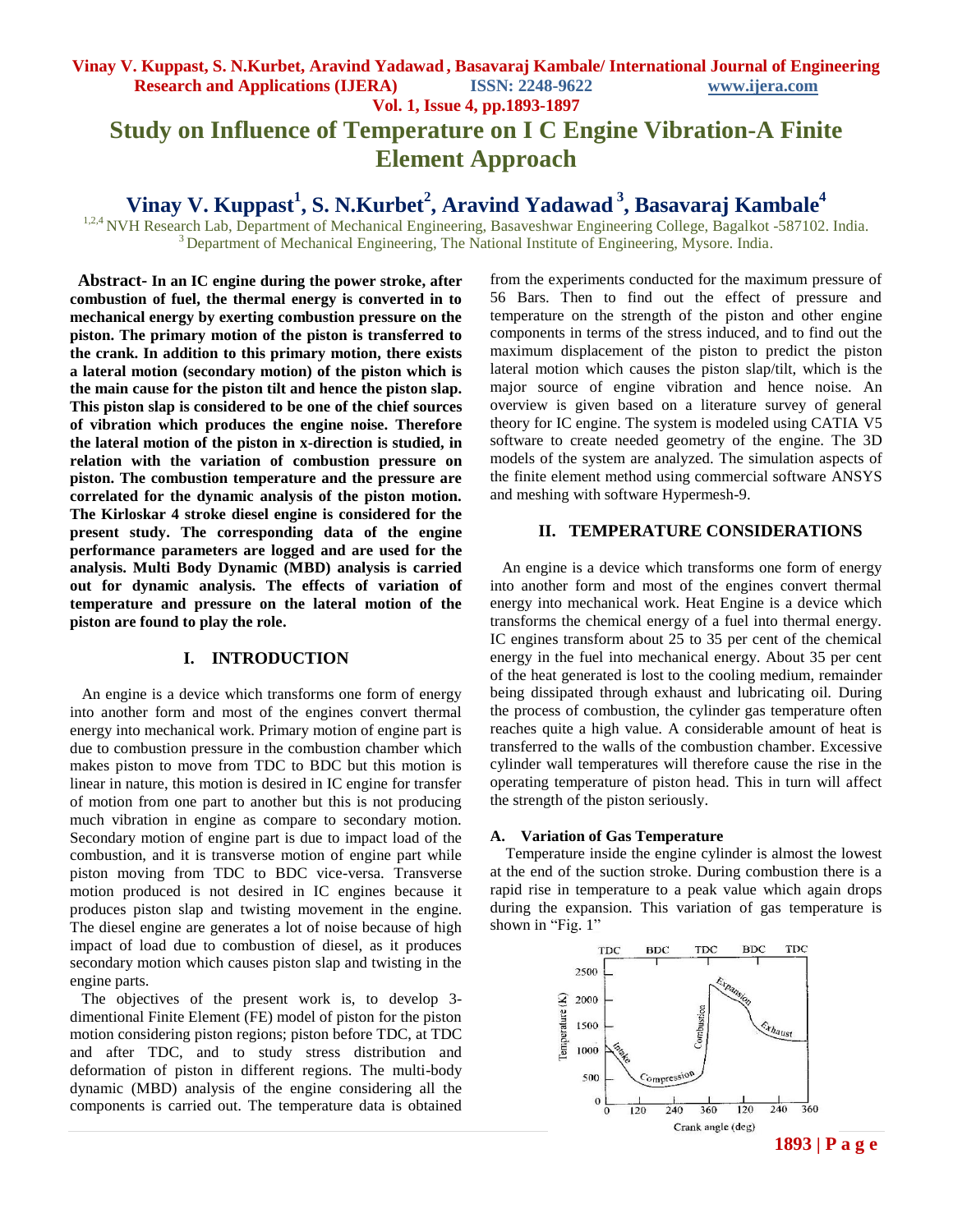### **Vinay V. Kuppast, S. N.Kurbet, Aravind Yadawad , Basavaraj Kambale/ International Journal of Engineering Research and Applications (IJERA) ISSN: 2248-9622 www.ijera.com Vol. 1, Issue 4, pp.1893-1897**

Fig. 1. Temperature Variation

#### *B.* **Piston Temperature Distribution**

 The piston crown is exposed to very high combustion temperatures. "Fig. 2" shows the typical values of temperature at different parts of a cast iron piston. It may be noted that the maximum temperature occurs at the centre of the crown and decreases with increasing distance from the centre. The temperature is the lowest at the bottom of the skirt. Poor design may result in the thermal overloading of the piston at the centre of the crown.



Fig. 2. Piston Temperature Distribution

#### *C.* **Cylinder Temperature Distribution**



Fig. 3. Cylinder Wall Temperature Distribution of a Properly Cooled Cylinder

 Whenever a moving gas comes into contact with a wall, there exists a relatively stagnant gas layer which acts as a thermal insulator. The resistance of this layer to heat flow is quite high. Heat transfer from the cylinder gases takes place through the gas layer and through the cylinder walls to the cooling medium. A large temperature drop is produced in the stagnant layer adjacent to the walls. The peak cylinder gas temperature may be 2800 K while the while the temperature of the cylinder inner wall surface may be only 450K due to cooling.

"Fig. 4" shows how the temperature of various automobile components increases with time after a cold engine is started. In cold weather, the startup time to reach steady-state

conditions can be as high as 20-30 minutes. Some parts of the automobile reach steady state much sooner than this, but some do not. Fairly normal operating conditions may be experienced within a few minutes, but it can take as long as an hour to reach optimum fuel consumption rates.

 Engines are built to operate best at steady-state conditions, and full power and optimum fuel economy may not be realized until this is reached. It would be poor practice to take off with an airplane, when full power is needed, before the engine is fully warmed up. This is not as critical with an automobile. Driving before total engine warm-up causes some loss of power and fuel economy, but if there is engine failure, the distance to fall is much less than in an airplane.



Crank Angle, 0 (degrees)<br>Fig. 4. Local Heat flux variation experienced at one location in a single cylinder of a typical engine for three consecutive engine cycles.

#### **III. DESCRIPTION OF I.C. ENGINE**

 The specifications of the engine (Kirloskar made) and the material properties are given the Table I and II repectively. The photographs of the engine test rig and computerized data acquisition system are shown in the "Fig. 6" and "Fig. 7" respectively.

| S1.<br>N <sub>o</sub> | Description                   | Specification                                                        |  |
|-----------------------|-------------------------------|----------------------------------------------------------------------|--|
| 1                     | Engine                        | Kirlosker engine                                                     |  |
| $\overline{2}$        | <b>B</b> ore                  | $80 \text{ mm}$                                                      |  |
| 3                     | Stroke                        | 110mm                                                                |  |
| 4                     | Engine Rpm<br>taken for study | 1500 rpm                                                             |  |
| 5                     | Compression<br>ratio          | 16.5:1                                                               |  |
| 6                     | <b>Test</b><br>condition/Type | Water cooled<br>direct injection<br>diesel single<br>cylinder engine |  |
|                       | Max pressure at<br>study rpm  | 54 bars                                                              |  |

TABLE I ENGINE DETAILS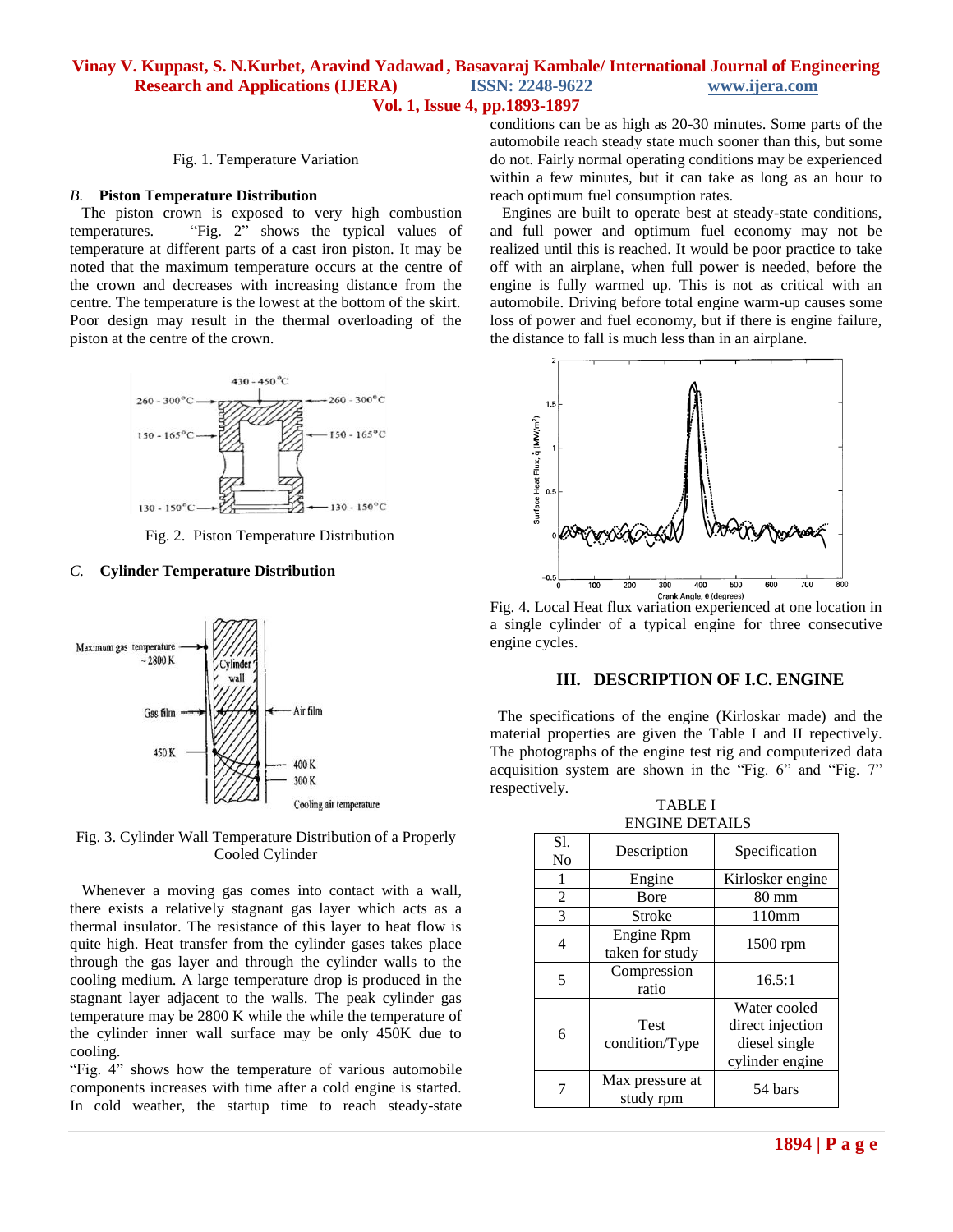## **Vinay V. Kuppast, S. N.Kurbet, Aravind Yadawad , Basavaraj Kambale/ International Journal of Engineering Research and Applications (IJERA) ISSN: 2248-9622 www.ijera.com**

|  | <b>Vol. 1, Issue 4, pp.1893-1897</b> |
|--|--------------------------------------|
|--|--------------------------------------|

.

| TARLE II                                    |         |                                        |                |  |  |
|---------------------------------------------|---------|----------------------------------------|----------------|--|--|
| MATERIAL PROPERTIES OF THE KIRLOSKAR DIESEL |         |                                        |                |  |  |
| <b>ENGINE PISTON</b>                        |         |                                        |                |  |  |
|                                             | Dongity | $V_{\alpha \nu \alpha \alpha' \alpha}$ | $\overline{D}$ |  |  |

| Density<br>$Kg/m^3$ | Young's<br>Modulus<br>$N/mm^2$ | Poissons Ratio |  |
|---------------------|--------------------------------|----------------|--|
| 2630                | 72400                          | 0 31           |  |



Fig. 6. Single Cylinder I.C. Engine



Fig. 7. Computerized Engine set up for clearance/ gap Measurement for study of Engine Dynamics

## **IV. RESULTS AND DISCUSSIONS**

 The MBD analysis is carried out for stress results. The stress and displacement graphs have been considered to study the effect of gas pressure on the piston at different crank angle position. The experiments are conducted for the given pressure of the engine. The variation of the temperature for different crank angles is noted. These data are shown in the Table III.

TABLE III CRANK ANGLE WITH DIFFERENT PRESSURE AND HEAT RELEASE

| S1.<br>N <sub>0</sub> | Crank<br>Angle $0$ | Pressure<br>(Bar) | Heat<br>Release<br>(K) |
|-----------------------|--------------------|-------------------|------------------------|
| 1                     | 10                 | 0                 |                        |
| 2                     | 294                | 0                 |                        |
| 3                     | 296                | 0.1               | 60                     |
| 4                     | 300                | 0.6               | 330                    |
| 5                     | 320                | 5.6               | 1769                   |
| 6                     | 340                | 19.3              | 3002                   |
| 7                     | 350                | 27.4              | 3107                   |
| 8                     | 366                | 54.7              | 5688                   |
| 9                     | 368                | 54.7              | 5915                   |

| ,,,,,,, |     |      |                |
|---------|-----|------|----------------|
| 10      | 372 | 47.9 | 5724           |
| 11      | 374 | 47.4 | 6019           |
| 12      | 376 | 40.2 | 5451           |
| 13      | 392 | 20.5 | 4934           |
| 14      | 410 | 8.4  | 3577           |
| 15      | 426 | 3.2  | 2015           |
| 16      | 434 | 1.6  | 1181           |
| 17      | 436 | 1.3  | 996            |
| 18      | 438 | 1.1  | 873            |
| 19      | 440 | 0.8  | 657            |
| 20      | 442 | 0.6  | 509            |
| 21      | 444 | 0.3  | 263            |
| 22      | 446 | 0.1  | 90             |
| 23      | 450 | 0    | $\overline{0}$ |
| 24      | 700 | 0    | 0              |

 The variation of temperature in terms of heat release and the pressure inside the cylinder for different crank rotation is plotted and are shown in "Fig. 8" and "Fig. 9" respectively.

 The displacement curves are plotted to study the piston slap.(displacement in x-direction) From the finite element analysis, the various stress and displacement values have been found out corresponding to the gas pressure taken from the actual engine readings and are tabulated in the Table III.



Fig. 8. Temperature V/s Crank Angle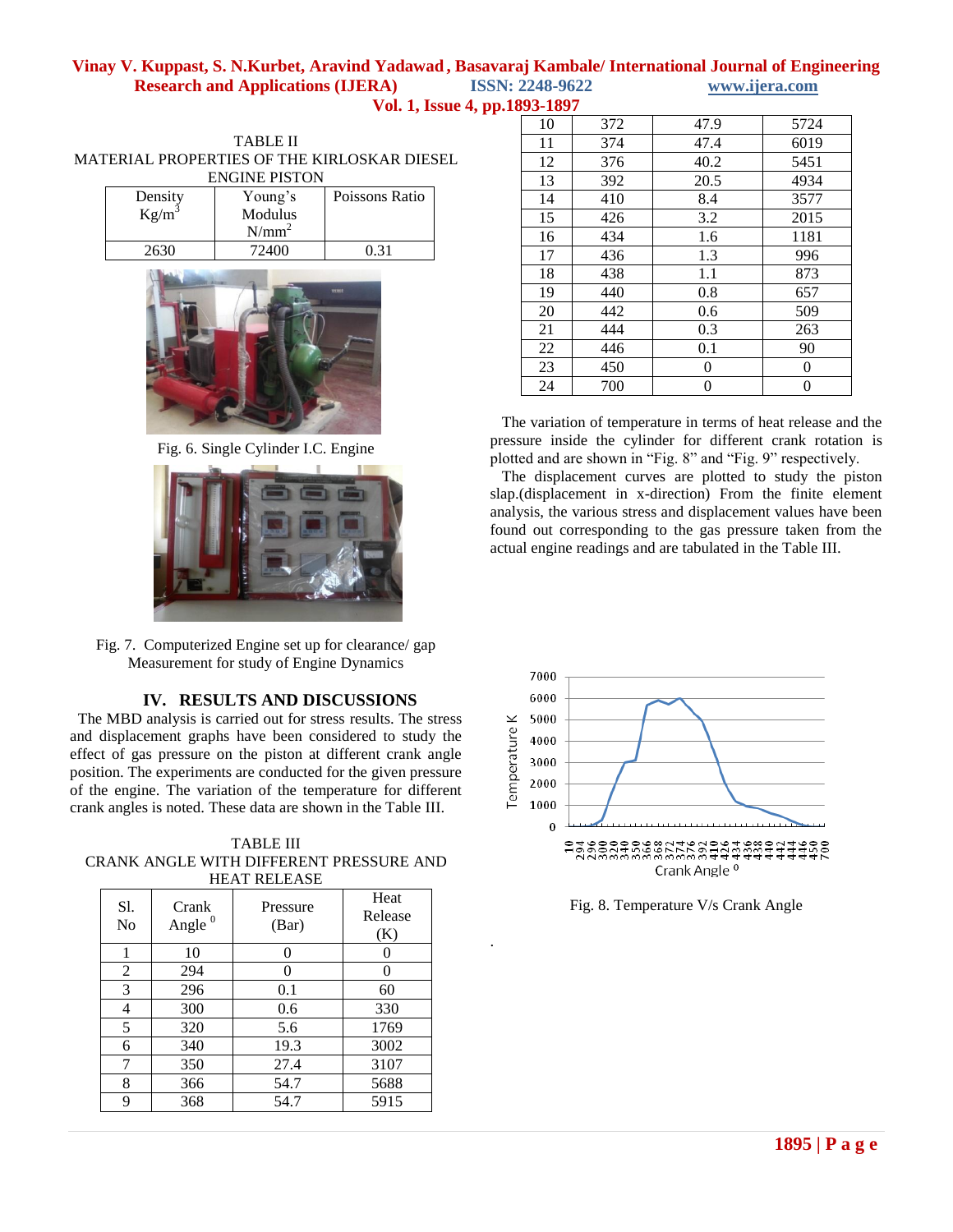## **Vinay V. Kuppast, S. N.Kurbet, Aravind Yadawad , Basavaraj Kambale/ International Journal of Engineering Research and Applications (IJERA) ISSN: 2248-9622 www.ijera.com**





Fig. 9. Pressure V/s Crank Angle

The  $360^{\circ}$  crank angle corresponds to the TDC of the piston position in the cylinder. From "Fig. 9", the pressure v/s crank angle graph, it is evident that the maximum pressure of 56 bars is observed near TDC. Hence the structural analysis of the piston is taken from TDC to BDC travel during power stroke i.e. after combustion of fuel in the chamber.

 The stress developed in the piston for different crank angle position and the lateral displacements of the piston in x-axis are tabulated in the Table IV.

TABLE IV THE GAS PRESSURE, VON MISES STRESS AND X-DISPLACEMENT OF PISTON

| Crank<br>Angle | Gas<br>Pressure<br>in<br>N/mm2 | von<br><b>Mises</b><br>Stress in<br>N/mm2 | $X -$<br>displacement<br>(gap) in mm |
|----------------|--------------------------------|-------------------------------------------|--------------------------------------|
| 360            | 3.600                          | 60.835                                    | 0.277                                |
| 396            | 5.280                          | 89.227                                    | 0.406                                |
| 432            | 1.560                          | 26.361                                    | 1.200                                |
| 468            | 0.480                          | 08.109                                    | 0.369                                |
| 504            | 0.240                          | 04.055                                    | 0.185                                |
| 540            | 0.180                          | 03.039                                    | 0.138                                |
| 576            | 0.144                          | 02.431                                    | 0.111                                |
| 612            | 0.120                          | 02.027                                    | 0.923                                |
| 684            | 0.180                          | 03.042                                    | 0.189                                |
| 720            | 0.240                          | 04.055                                    | 0.185                                |

 The temperature variation for the different crank angles show that at TDC, during combustion stroke the temperature of the mixture raises rapidly and hence the pressure on the piston also increases simultaneously. Hence the piston experiences maximum load at this region. So the engine components experience maximum stress at this region shown in "Fig. 10"



Crank

### Fig. 10. Variation of von Mises stress for different crank angles

 It is also observed that the stress in the piston is maximum (90 N/mm<sup>2</sup> ) near the high pressure region and causes the piston to deform more at this region. Hence the gap between piston and cylinder reduces compared to the other region. This phenomenon causes the piston to tilt about the gudgeoning pin axis and causes the piston to slap.



Fig.11. Variation of piston-cylinder gap for different crank angles

 The graph of x-displacement v/s crank angle shown in the "Fig.11" which clearly indicates the change in the gap between cylinder and piston travel from TDC to BDC. This behaviour of the piston tilt repeats for regular interval of the crank angle in between  $0^0$  to 720<sup>0</sup> of the complete cycle. During initial stage of compression stroke gap between cylinder and piston is considerably more as shown. For next cycle the during compression stroke the gap between cylinder and piston will be reduced because of force developed during power stroke of previous cycle i.e. inertia force will be developed so secondary motion of piston will decrease. Between  $425^{\circ}$  to  $450^{\circ}$  crank angle the cylinder gap is greater and is up to 1.2mm and again it is reduced to 0.923mm in between  $580^0$  to  $680^0$ .